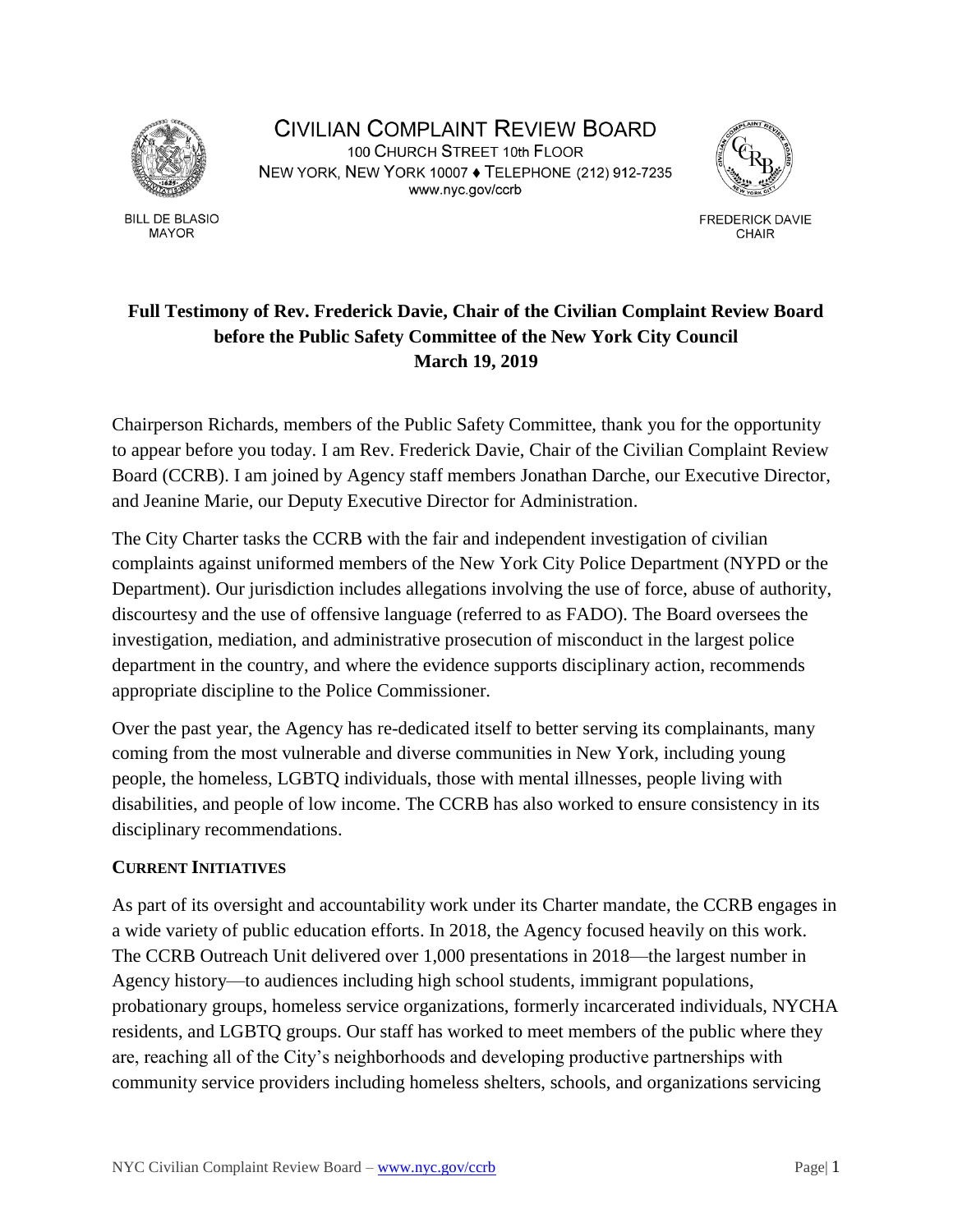youth. The Agency was able to make those efforts because it was fully staffed at the time with an outreach team of six that we were granted by the City Council.

In anticipation of the Right to Know Act (RTKA) becoming effective in October of 2018, the CCRB also constructed a full public education campaign in partnership with members of City Council that involved creation of educational materials and distribution of these materials via street team efforts, participation in press and social media efforts, and working with elected officials to help provide information to constituents. On October 19, 2018,  $\left[1\right]$  when the law went into effect, CCRB staff worked with RTKA's co-sponsors, Council Member Antonio Reynoso, 34<sup>th</sup> District, Council Member Ritchie J. Torres, 15<sup>th</sup> District, and the City Council's Progressive Caucus to conduct a public education campaign. CCRB staff worked with advocates and partners to develop RTKA Know Your Rights materials. CCRB staff also distributed thousands of flyers outside of subway stations, schools, and at street festivals throughout the five boroughs in coordination with street team efforts by Council Member Carlina Rivera, 2nd District, Carlos Menchaca, 38<sup>th</sup> District, and Keith Powers, 4<sup>th</sup> District.

Understanding that young people, particularly young people of color, have a disproportionately higher likelihood of contact with police, the Agency has begun a number of new initiatives aimed at giving younger complainants and victims a voice in how the CCRB investigates, prosecutes, and reports on police-youth interactions. In December 2018, the CCRB selected 19 New Yorkers between 11 and 24 years old to be members of its inaugural Youth Advisory Council (YAC) following an open citywide application process. This group, which meets quarterly, advises the Agency on its policies and outreach efforts to young members of the public. One of the YAC's recent accomplishments was the February 26, 2019 event entitled, "Speak Up, Speak Out: A Youth Summit on Policing in New York." This summit featured panels of youth activists and advocates and breakout groups that discussed the types of interactions young people report having with police in New York, and brainstormed next steps for police accountability efforts in this area. From this summit, the CCRB hopes to gain insight into aspects of police-youth relations to inform an upcoming Policy Unit report on complaints the Agency receives from young people.

In an effort to further the conversation on police accountability in New York City, the Agency co-sponsored "Trust and Transparency: NYC Symposium on Oversight of Law Enforcement" at John Jay College of Criminal Justice on March 15, 2019. This symposium brought together academics, oversight practitioners, advocates, elected officials, and law enforcement in a daylong series of discussions on topics including how oversight bodies can best work together toward accountability and how important advocates are in building bridges to vulnerable communities. Although the CCRB is currently operating with only partially-staffed Communications and Outreach teams, the Agency was able to make both this event and the Youth Summit happen with external support from academic institutions and other sponsoring organizations.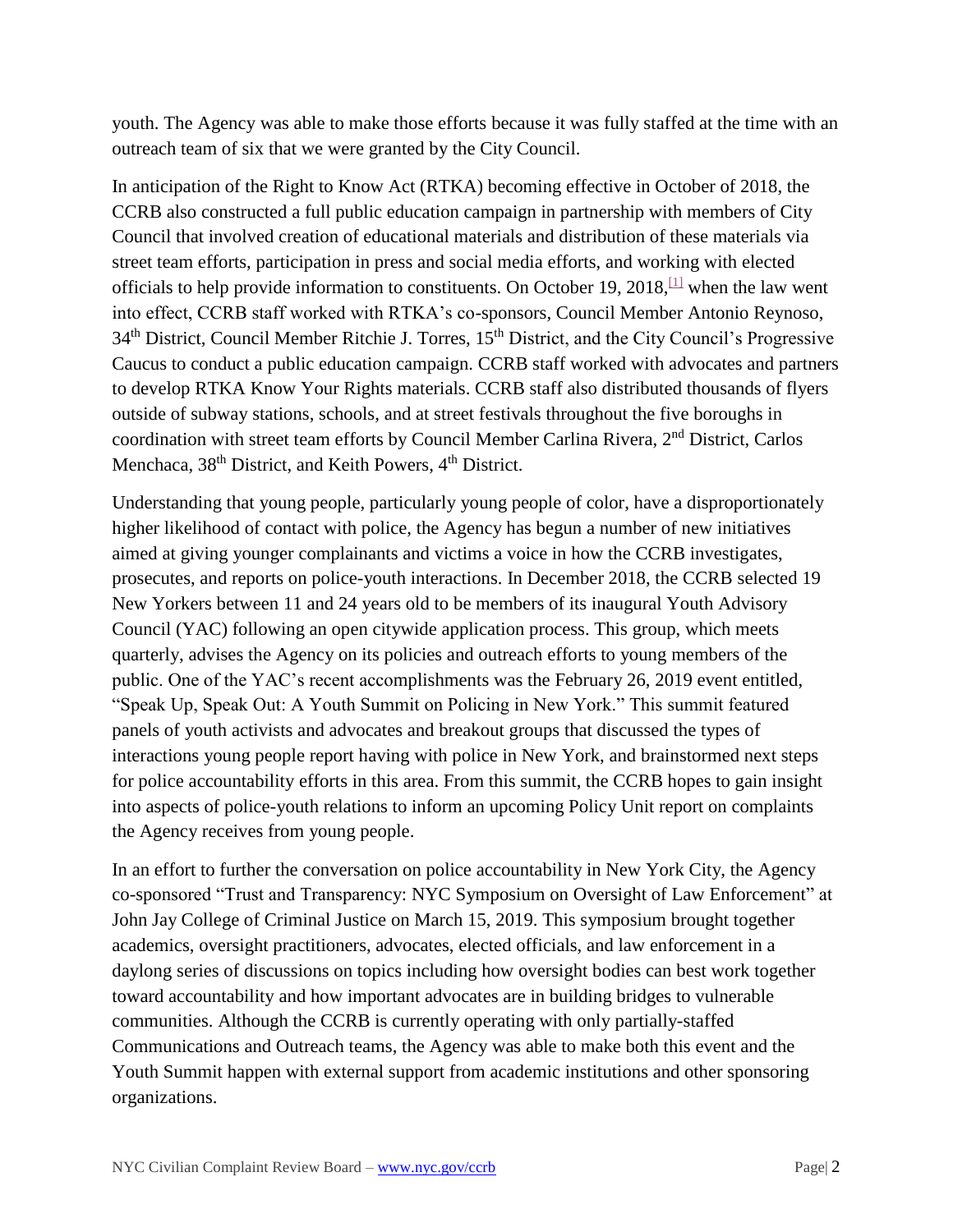While expanded outreach efforts are an important way the Agency has been working toward better serving complainants, the CCRB also renewed its commitment to protecting the mental health and well-being of our complainants. In April 2018, we adopted a new policy of providing civilians with information about NYC Well, a City program that provides free support and assistance to people experiencing stress and trauma as well as more serious mental, psychological, and emotional health challenges. In conjunction, the CCRB Investigations Division received comprehensive training related to mental health issues in 2018, including effective call management, face-to-face communication skills, active listening, empathetic response, the mechanics of making a warm-transfer to NYC Well, how to introduce NYC Well into conversations with complainants, and the steps an investigator should take when a civilian presents an imminent risk to themselves or to others. Further, in accordance with best practices recommended by service providers to victims of violence, the Agency recently began providing forensic experiential trauma interview (FETI) training to the Investigations Division. This type of interview technique allows for interviewing complainants and victims in ways that empower them, providing investigators with better information and complainants with a more productive and caring experience at the CCRB.

Finally, the Board also made a number of changes to enhance the efficacy of its investigations and prosecutions and to more effectively serve the people of New York City. In January 2018, the Board piloted the use of a Disciplinary Framework, a non-binding matrix designed to guide Board Panel discussions on disciplinary recommendations for substantiated cases and aimed at achieving consistent and fair discipline recommendations for both civilians and members of service. The Framework outlines six allegation types that—if substantiated by a three-member Board Panel—typically would result in the panel recommending Charges and Specifications, the most severe level of discipline. These allegations include chokeholds, strip searches, warrantless entries, offensive language, excessive force with serious injury, and sexual misconduct. Under the Framework, Board Panels also discuss the subject officer's CCRB history and the totality of the circumstances of the case as a way to guide disciplinary recommendations. Agency staff are currently examining data related to the impact of the Disciplinary Framework Pilot Program, and will make recommendations to the Board based on these findings.

In February 2018, the Board unanimously voted to adopt a resolution directing Agency staff to begin investigating certain allegations of sexual misconduct that had previously been referred to the NYPD's Internal Affairs Bureau and to develop a plan to investigate allegations of criminal sexual misconduct. Now, more than one year later, the Agency has received 83 complaints containing 126 allegations of sexual harassment, sexual or romantic propositions, sexual humiliation, and sexually motivated strip searches, and has created an internal working group to determine how best to incorporate investigations and prosecutions of sexual assault into Agency operations. We are currently working with OMB to obtain funding to develop a victim advocacy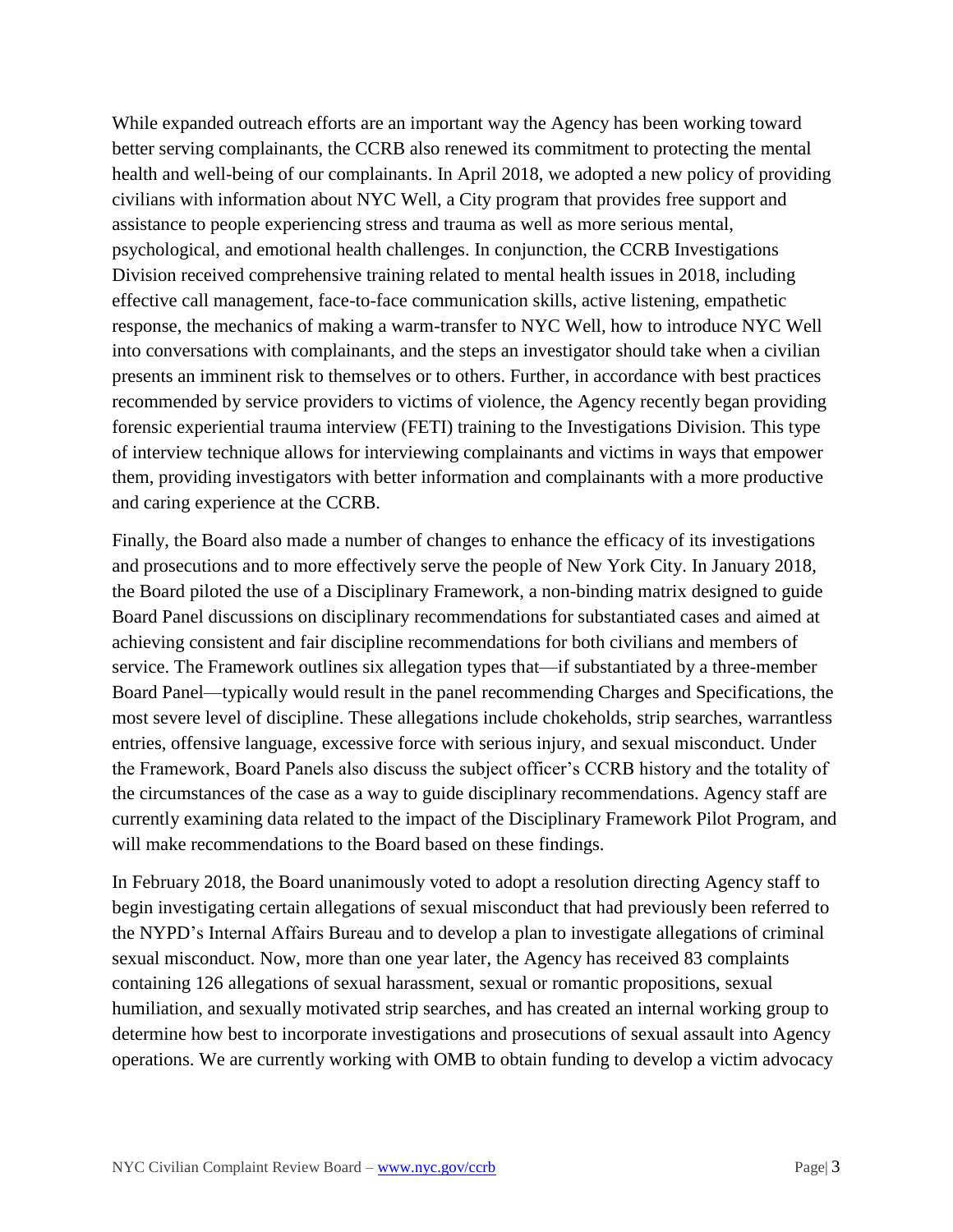and support program, and commenced a number of training initiatives, further discussed in the Training section of this testimony, aimed at better supporting victims of sexual violence.

Lastly, the Agency has taken additional steps to reduce its truncation rate and keep complainants involved in their investigations and prosecutions. We now make an average of approximately 12 contact attempts per case before we truncate a complaint, and investigators go above and beyond to reach complainants, often going into the field to meet with complainants. In 2018, approximately 13% of truncations were due to case closures that occurred due to pending litigation. Of the more than 330 cases the Agency has had to close for this reason since it started tracking this issue in 2017, investigators have been able to reopen ten percent as a result of tracking when litigation has ended and re-engaging with complainants. The Agency's new Blake Fellow recently began her tenure at the CCRB, and will be focusing her work on testing new initiatives to reduce truncations, including building partnerships with local service providers and advocates, meeting with community members, and analyzing truncation patterns at the CCRB to make recommendations for improvements in Agency protocols.

All of these initiatives reflect the CCRB's unwavering commitment to continue to improve its service to the people of the City of New York.

# **INVESTIGATIONS**

In 2018, the CCRB received 4,745 complaints within its jurisdiction, an increase of nearly 11% from just two years prior. The Agency strives to fully investigate each one of these complaints, reaching out to complainants within 48 hours to begin collecting statements. Evidence collection, often handled by our Field Evidence Collection Team, must happen quickly to obtain information from commercial or privately-owned surveillance cameras, cell phones taken by private citizens, or NYPD surveillance cameras.

One type of evidence that is becoming increasing prevalent in CCRB investigations is NYPD Body-Worn Camera (BWC) footage. To date, the Agency has requested such footage in more than 2,600 of its investigations, the majority in 2018. Currently, it takes an average of eight business days to receive BWC footage from the NYPD in cases in which only one request is required. When the CCRB must make follow-up requests, generally due to additional information coming to light in an investigation that reveals the existence of BWC footage after the NYPD reported that no such footage was discovered during their database search (internally termed a "false negative" response), it takes an average of 28 business days to obtain all relevant footage from the NYPD.

While it is still too early to tell the true effect of BWCs on investigations of misconduct, video evidence in general plays a major role in the outcomes of investigations. In 2018, the existence of video evidence more than doubled the rate of substantiation in our complaints, from 12% when no video has been collected to 28% when video evidence exists. Video evidence is especially helpful in making determinations of fact in cases involving allegations of excessive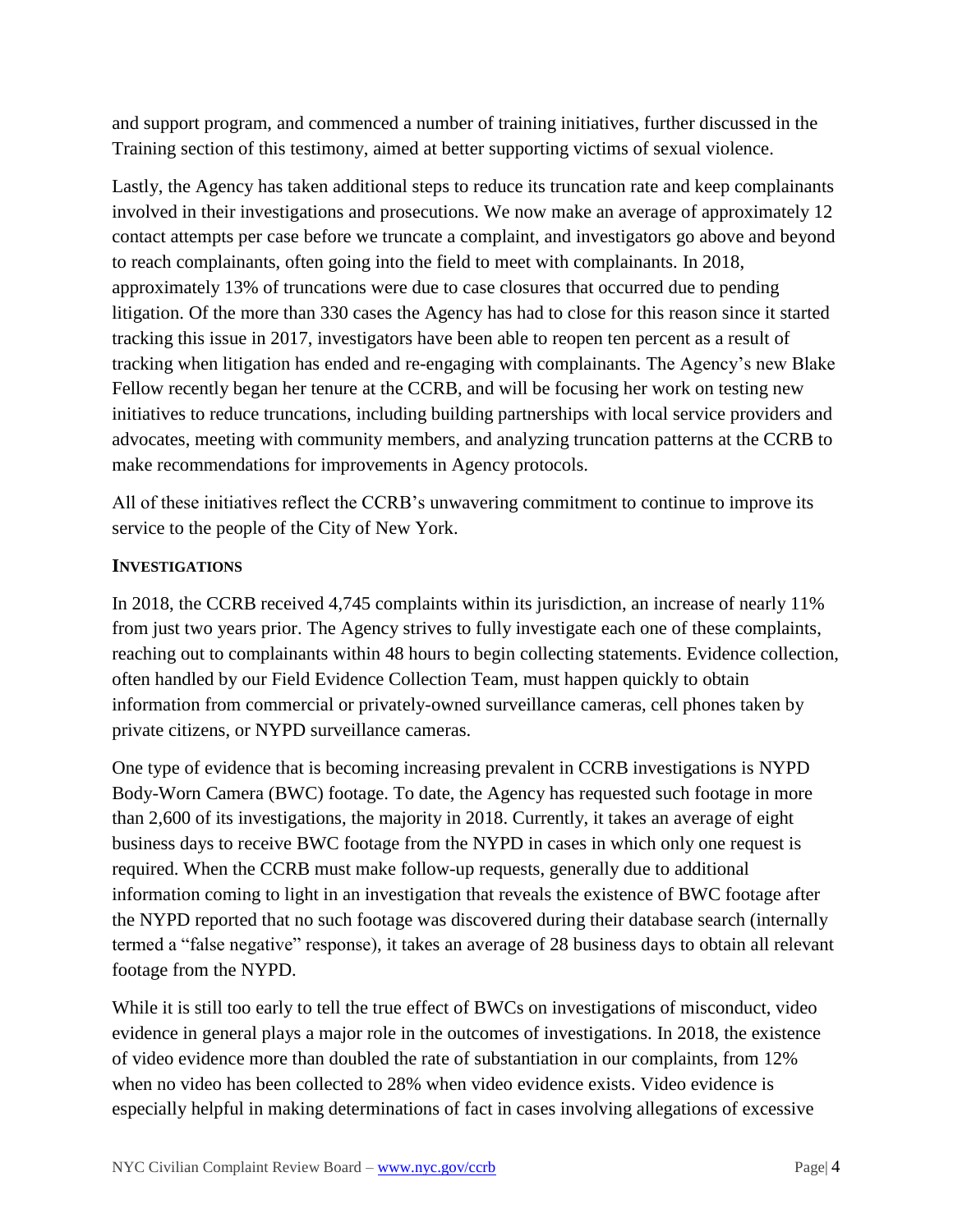force. In 2018, 56% of allegations of excessive force were closed as unsubstantiated—in other words, the Board could not determine with a preponderance of evidence whether misconduct had occurred—compared with 37% of those in which the Agency was able to obtain video evidence in the case. The CCRB anticipates that in the coming years, video evidence, and in particular, BWCs, will have the single most meaningful impact on the outcome of complaints of police misconduct.

CCRB operations have been greatly impacted by the increase in available BWC and other video footage. In 2018, the Agency trained all of its investigators in forensic video analysis techniques, which are now employed in all investigations. These techniques involve intensive transcription notations and multiple viewings of videos, increasing the length of time it can take to close all investigations—not just those with video. Investigators must identify each of the individuals in video footage to identify witnesses, and take detailed notes as to the statements made and events that occur, often requiring frame-by-frame review. While video evidence has long played a role in CCRB investigations, the amount of footage in CCRB's electronic evidence repository has exponentially increased. In the second half of 2014, the CCRB received 393 video files of roughly 137 gigabytes. In the second half of 2018, the CCRB received 3,444 video files of roughly 1.18 *terabytes*, a 776% increase in video evidence in just four years. To date, video footage occupies more than three and a half terabytes of space, with 300 gigabytes of that added in January 2019 alone. At current rates, without additional funding, the Agency will run out of video storage space in approximately a year and a half. The Agency is working with OMB and DOITT to ensure that we are able to meet the demands of the BWC program.

The NYPD's implementation of the BWC program is not the only external event that has changed how the CCRB does its work. Prior to the RTKA going into effect in October 2018, the Agency trained all of its investigators on the law's major components, as well as how to plead alleged violations of the RTKA. Since October, the Agency has received 137 complaints containing 229 allegations of a failure to provide a business card under the RTKA. Following the Agency's public education efforts surrounding the RTKA, there has been an uptick in complaints. In fact, 2018 saw over 200 more fourth-quarter complaints received in the CCRB's jurisdiction than 2017 (1,298 compared with 1,059), and the highest number since 2013 (1,331). The proportion of complaints received in the fourth quarter compared with the rest of the year went from 23.6% of complaints received in 2017 to 27.4% of complaints received in 2018. Though it's too soon to know how much of an impact the RTKA will have on Agency operations, early signs indicate that the law has potentially increased the number of complaints received by as much as 7%, based solely on the number of complaints alleging failure to provide a business card.<sup>1</sup>

 $\overline{\phantom{a}}$ 

<sup>&</sup>lt;sup>1</sup>This number is calculated by assuming the 70 complaints alleging failure to receive a RTKA business card received in Q4 of 2018 will continue to remain a constant figure, and adding these to the number of complaints received in 2018 to determine the number of additional complaints expected in 2019.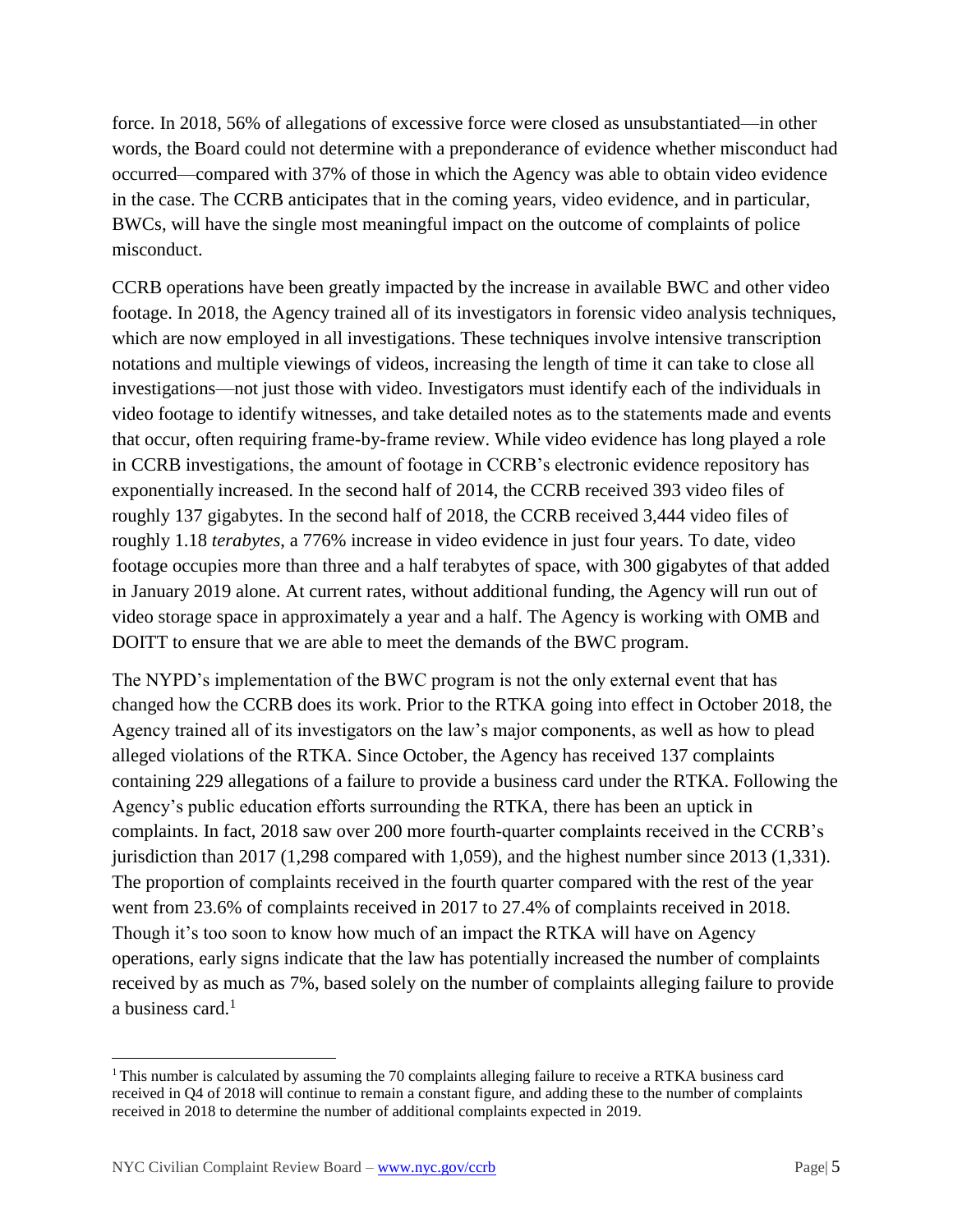## **DISCIPLINE**

In those cases where the Board substantiates allegations and recommends that an officer receive the most serious type of discipline—Charges and Specifications—the Administrative Prosecution Unit (APU) prosecutes these cases in an NYPD trial room before the NYPD Deputy Commissioner for Trials (DCT). In 2018, the Board recommended Charges and Specifications in 22% (73) of substantiated cases. As far as we have been able to ascertain, the CCRB is the only civilian oversight agency in the country that prosecutes cases in the trial section of the law enforcement agency that they oversee—an important part of transparency of the police disciplinary process, since trials are one of the few publicly-accessible aspects of police discipline in New York City. Since the APU was created by a Memorandum of Understanding (MOU) between the CCRB and the NYPD in 2013, the APU has conducted 374 trials, some of them the subject of a great deal of public interest and press. In 2018, 85% of APU cases closed resulted in some form of disciplinary action, and 25 of the 41 cases adjudicated (61%) resulted in a suspension or loss of vacation time of between one and 20 vacation days.

When the Board recommends Instructions, Formalized Training, or Command Discipline against a member of service, that recommendation is sent to the Department Advocate's Office. In 2018, the Board recommended Command Discipline—a recommendation for a loss of vacation days, and the second most serious disciplinary recommendation, following Charges and Specifications—for 39% (128) of the 326 officers against whom there was a substantiated allegation, Training at the Police Academy for 17% (55), and Instructions for 21% (70). The NYPD imposed discipline on officers in 84% of the cases where the Board recommended discipline other than Charges and Specifications, and 52% of the time, the discipline imposed by NYPD concurred with that recommended by the Board.

#### **MEDIATION**

Restorative justice-modeled programs like complaint mediation are frequently used in both oversight work and the criminal justice system to provide complainants/victims with an opportunity to explain in their own words how the incident affected them or to ask questions. They also give officers the chance to explain their thought processes—and in some cases, to apologize or think more about how they might better approach a similar situation next time. Mediation, which is a required component of the Agency's work under the City Charter, is complainant-driven at the CCRB. While there are some complaint types that are never appropriate for mediation—cases involving force with a serious injury or sexual misconduct, for instance—complainants in cases that investigators believe may be suitable for mediation are offered the opportunity to engage in a guided discussion with the subject officer. Approximately 38% of complainants are offered the opportunity to mediate, and of those, 43% choose to do so. Mediations are conducted by trained professional mediators who do not work for the CCRB, and at any point, the complainant may withdraw from the mediation process and request that the case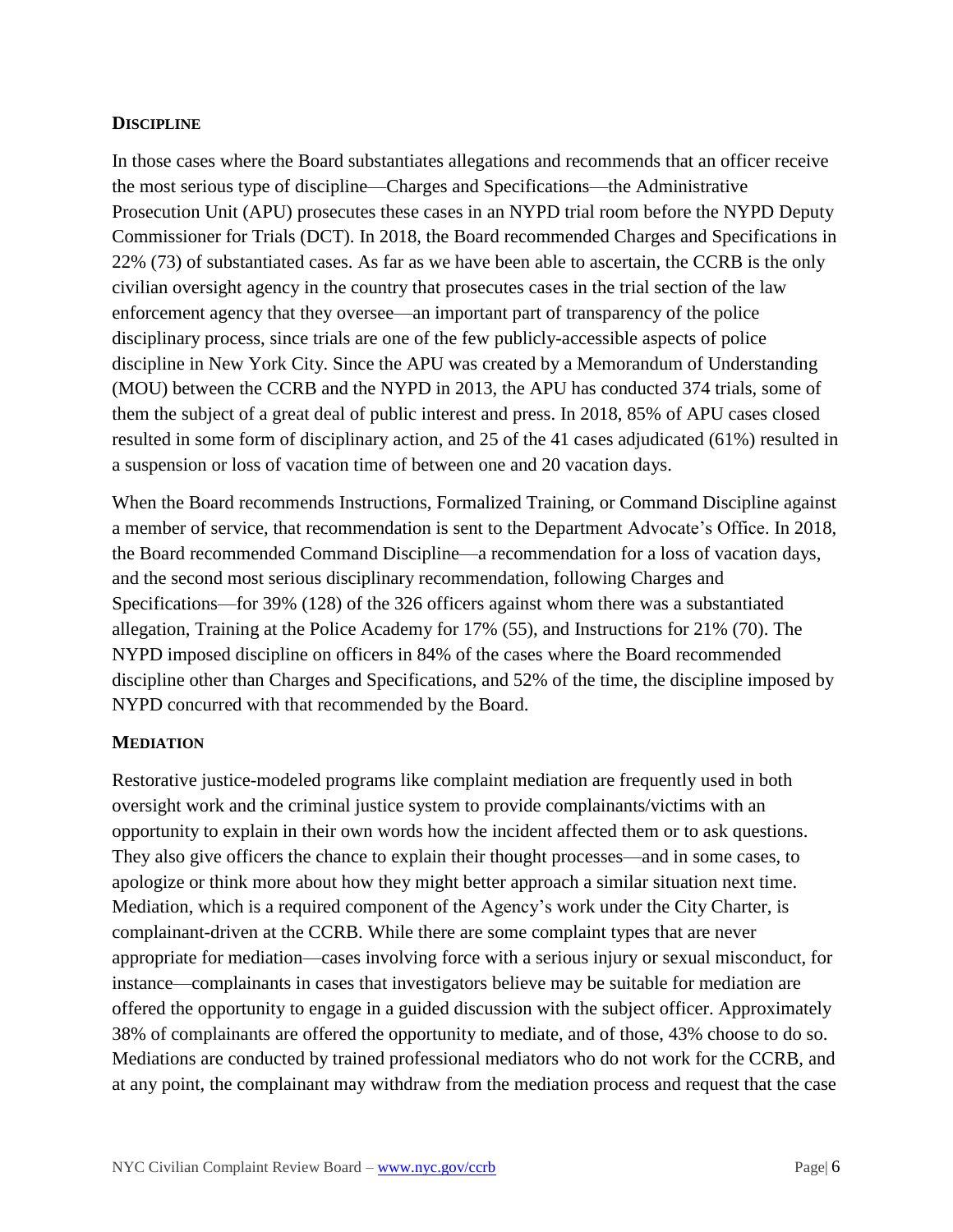be returned to the Investigations Division. In 2018, 93% (232) of mediations were successfully completed, and 7% (18) were returned to the Investigative Division.

## **DATA AND TRANSPARENCY**

There are thousands of complaints of misconduct that the CCRB impartially investigates each year. While we can't provide officer-specific information on cases given the limitations of Civil Rights Law §50-a, we do provide the public a clear service: without the CCRB, no one would know that these incidents occurred, and no civilian would ever investigate them or prosecute them. In an effort to provide the public with a window into the police disciplinary process, the CCRB Policy Unit tracks and analyzes a wide variety of data points, and frequently provides aggregate data to the public. The Agency presents up-to-date trends and findings on an ongoing basis at public Board meetings, in hundreds of pages of monthly statistical reports and Annual and Semi-Annual Reports, in an annually-updated large-scale dataset on the New York City Open Data Portal, and through our Data Transparency Initiative, or "DTI," available on our website, which provides 55 interactive graphics with downloadable data containing up-to-date information on all of our complaints, allegations, complainants, and subject officers. The Unit is also immediately responsive to public inquiries for data. The Agency is committed to making as much of its data public as possible via innovations to its DTI. Visitors can view, interact with and download CCRB data on four key areas of the Agency's work: (a) complaints; (b) allegations; (c) victims and alleged victims; and (d) members of service. The DTI presents 10 years of CCRB data covering more than 72,000 complaints, 210,000 allegations of police misconduct, 86,000 victims and alleged victims, and encompasses the approximate 36,000 current NYPD officers over their entire careers. The DTI also has a feedback form to allow members of the public to tell us what other kinds of data they want to see on our website, and we are in the planning stages of revising the interactive graphics on the DTI to be even more responsive to what the public wants to know.

# **TRAINING INITIATIVES**

The CCRB continues to expand training for investigative staff, and the Agency's Training Unit is regularly consulted by other oversight agencies to offer guidance and support in training development. The Agency remains committed to expanding and improving the training given to new investigators, as well as implementing expanded and more sophisticated training for more experienced investigators. The Training Unit regularly revises and improves new investigator training, which is an in-house, competency-based, multi-week training program for all new investigators, including topics such as: the NYPD Patrol Guide, investigative and interviewing techniques, evidence gathering, and substantive issues surrounding the types of cases that fall within our jurisdiction under FADO.

Internal and external changes at the Agency also dictate changes in CCRB training. In September 2018, CCRB staff participated in an eight-hour Mental Health First Aid Certification Training